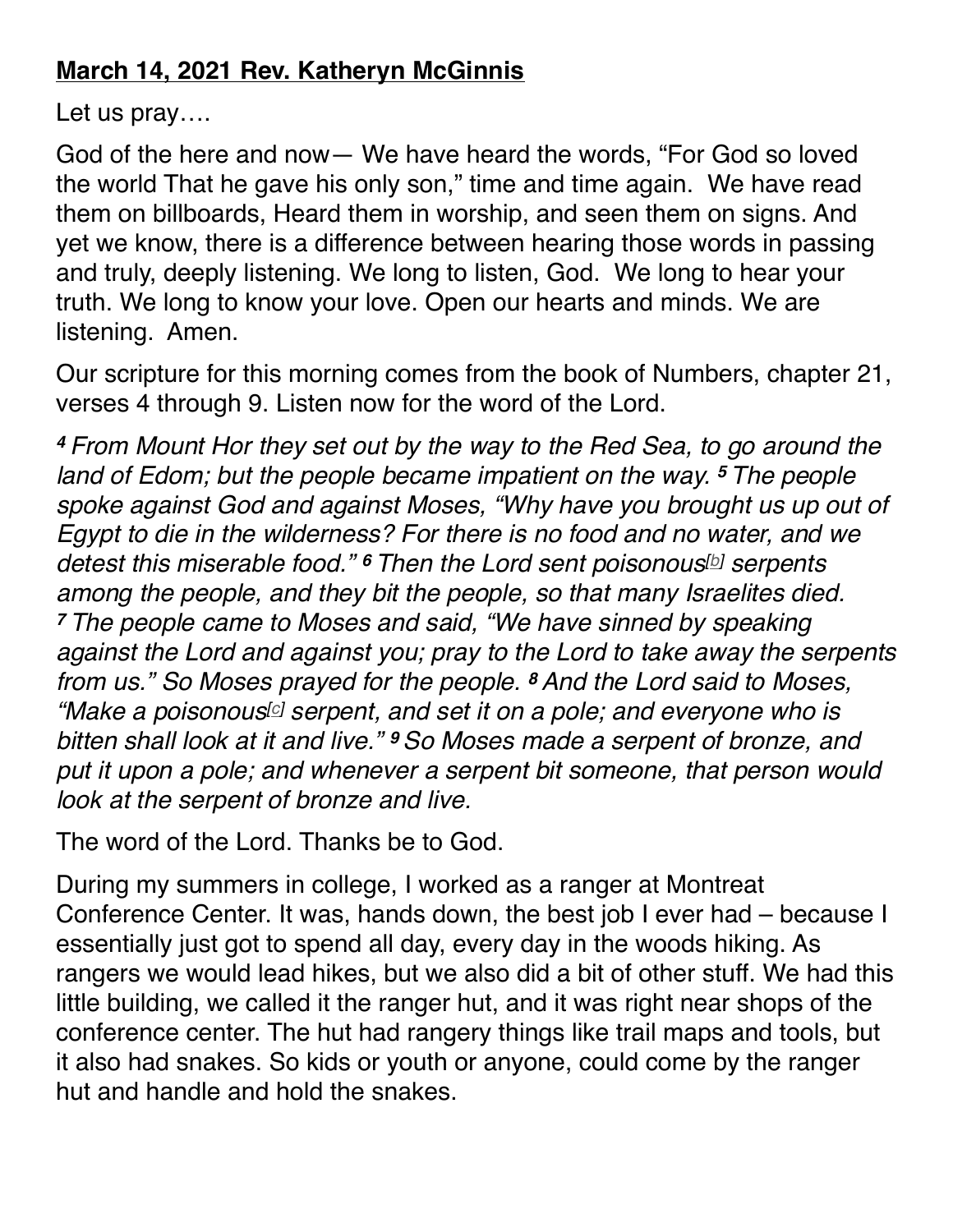And as they would hold the snakes, we would get this same question over and over and over again  $-$  are the snakes poisonous. And no  $-$  they were not poisonous. Very few snakes are poisonous – snakes are usually venomous. Meaning they bite you and inject their venom.

Now, the snakes we had were not venomous either (they were pretty harmless garden snakes or rat snakes) - but it became a running joke about how many times we would have to explain the difference between venomous and poisonous.

I tell you this story – because our scripture for this morning – well it's a bit of a weird passage. It felt so distant and foreign and strange to me.

When reading it for the first time this week – all I could focus on is that scripture is wrong – the snakes here are probably venomous, not poisonous.The snakes bites (venomous) the Israelites and they die.

And I gotta say – I never thought my little random knowledge of snakes would so directly tie to a scripture passage.

It can be hard to relate to the passage, not only because of the dramatic snakes, but it's also just a piece of a larger story.

This scripture is the last of five what they call "murmuring" stories in the book of Numbers. They all occur while the Israelites are in the wilderness on the way to the promise land. And from the beginning of this journey, the people grumbled and complained. They didn't like the water, so the lord shows Moses how to sweeten it to make it less bitter. They complained about not having food, so the lord gave them manna, and so on and so on.

And now it culminates when they, the Israelites, speak against God and Moses. So, the Lord is rightfully fed up with it and sends snakes to bite them. The Israelites realize what they've done – they repent, and God saves them by having Moses turn a snake into a bronze pole. They need only look at it and be healed. They must literally face the very thing that was killing them to be healed.

Even with this context, you're still left asking why is this passage here in the lectionary? Well, it's here because of Christ. The lectionary gospel passage for today references it directly: John 3:14-16 "And just as Moses lifted up the serpent in the wilderness, so must the Son of Man be lifted up, **<sup>15</sup>** that whoever believes in him may have eternal life.**<sup>16</sup>** "For God so loved the world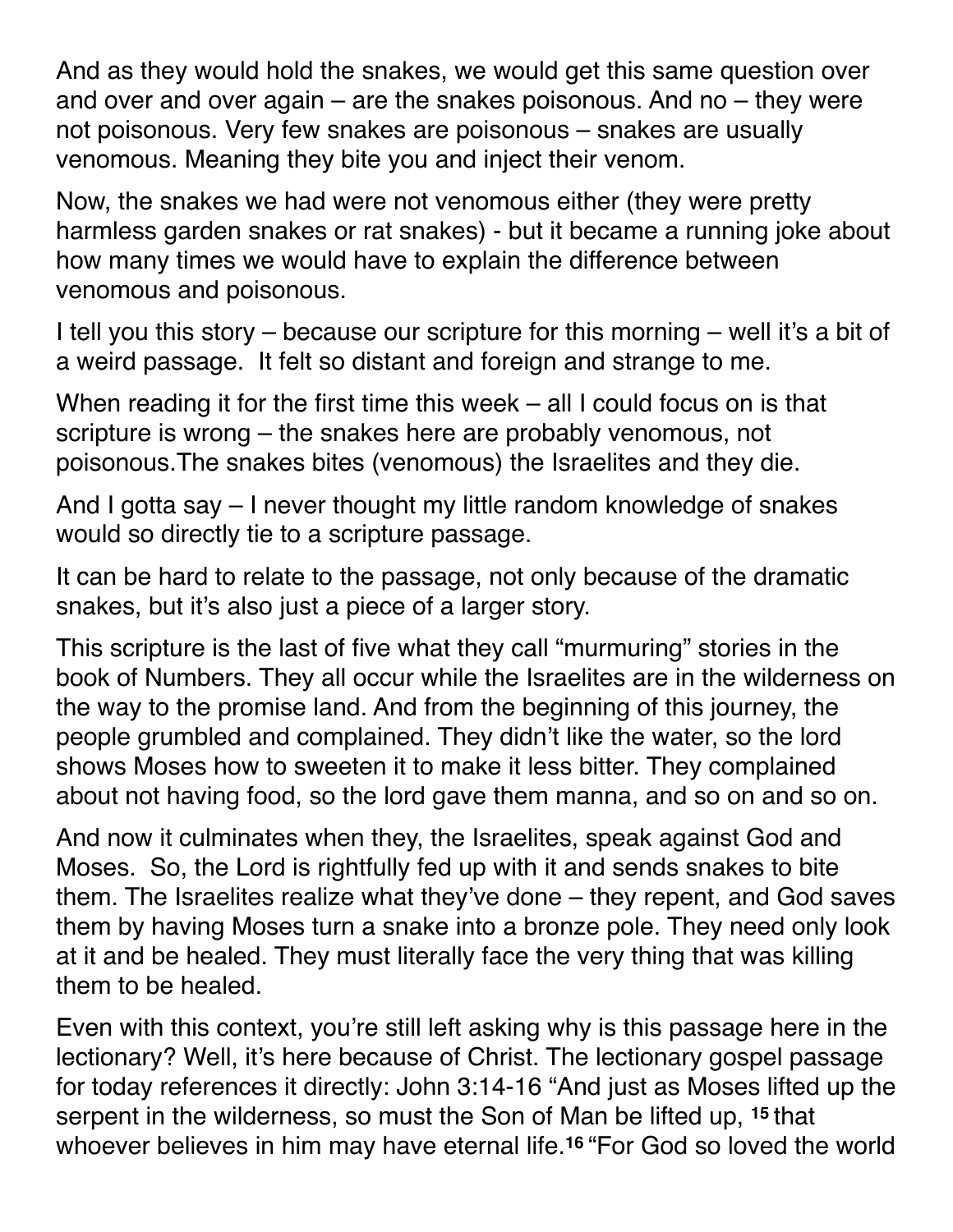that he gave his only Son, so that everyone who believes in him may not perish but may have eternal life."

Did you know a reference to a story about Moses and snakes in the wilderness directly precedes arguably the most quoted verse of the bible?

In linking the two – in asking what Jesus has to do with snakes in the wilderness: the answer is the cross. As Craig Cocher writes, "the cross comes before the resurrection. Sometimes suffering is the only path to redemption and often the road to healing and light runs straight through darkness and pain."

It's an uncomfortable reality that suffering always lingers: it's perhaps even more uncomfortable that suffering is often the direct path to healing.

We so often skip over those 40 years in the desert straight to the promise land. But they happened. And they suffered during them.

And what we learn today is sometimes the very thing you suffer is what heals you.

Talk of vaccines have dominated our lives for many months. And by now, most of us are generally familiar with how vaccines are made. They are made from the disease themselves.

As Roger Gench explains: "Scientists have learned how to replicate bacteria and viruses, render them nonlethal and inject them back into the body as vaccines. When a vaccine is injected, our human immune system goes to work producing killer memory cells against various diseases. So, a disease can turn out to be a vaccine against disease."

The same is true for snakes. If you get bit by a snake, the cure is another snake. The anti-vemon cure originates from venom, the disease. In this way, we can think of Jesus Christ as a snake – the disease. He spread like a virus through Judea and roman society until those in power saw no other option than to kill him.

And there on the cross, Christ took on all of our diseases – those that plague us individually and systemically – he took it all on.

And as he died on the cross so too did all those diseases – their power was disrupted in death by the all-encompassing love of Christ.